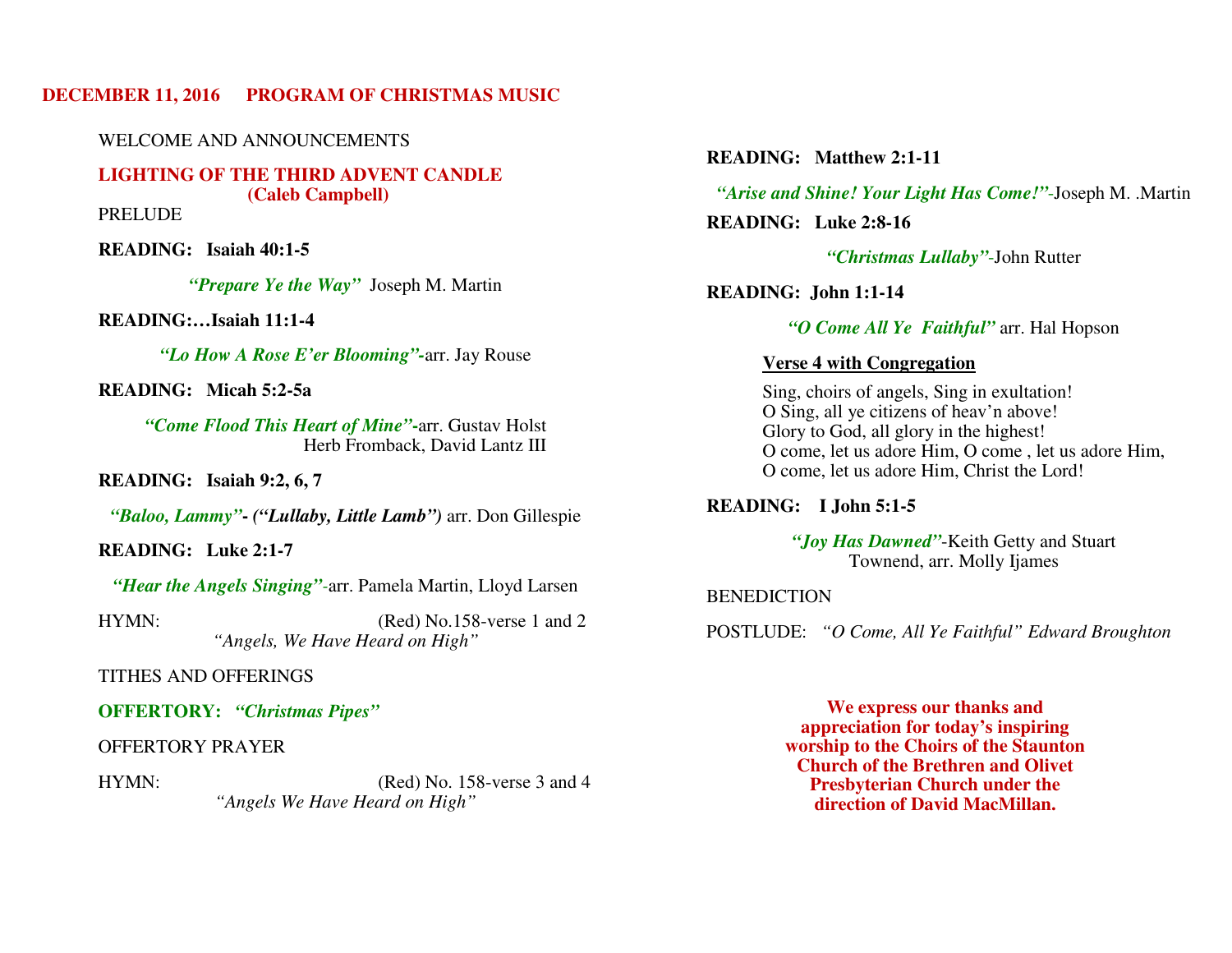# **CHURCH DIRECTORY (540) 886-9353 pbalsley@comcast.net**

#### **STAFF AND OFFICERS**

# **THE SESSION**

# **CLASS OF 2016 CLASS OF 2017 Class of 2018**

Brandon Hatcher John Charbeneau David Balsley Philip Balsley D. Reid

 Langdon Reid Christel Nicklas Charles Clemmer Chuck Richie Don Reid Jean Ann Clemmer David Walton

# **THE TRUSTEES**

David Riel Ruth Bailey Joe Hemp

#### **THE SUNDAY SCHOOL**

Steve Richie-Superintendent David Balsley-Assistant Superintendent

Rex Frye

わりらけらしらし いいしついん けんさん いんしょう

Phil Phillips

#### **PRESBYTERIAN WOMEN Co-ordinating Team**

Karen Stevens-Moderator Vice Moderator-Stephanie Stevens Carolyn Via-Secretary Jean Ann Clemmer-Historian

#### **Members-at-Large**

 Stephanie Stevens, Mary Helen Thorne, Kim Smith and Alexis Reid Christmas Program Angela Leach-Missions Kim Smith and Kodi Frye-Easter Program Christel Nicklas and Kim Smith-Birthday Objective Program Pat Balsley-Search Committee

#### **Circle Representatives**

# **DAAAAAAAAAAAAAAAAAA**



# **A SERVICE OF LESSONS AND CAROLS**

Olivet Presbyterian Church

1019 Richmond Avenue

 $S$ taunton,  $VA$  24401 The  $\mathsf{Rev}$ . Lee Thomas, Pastor

aaaaaaaaaaaaaaa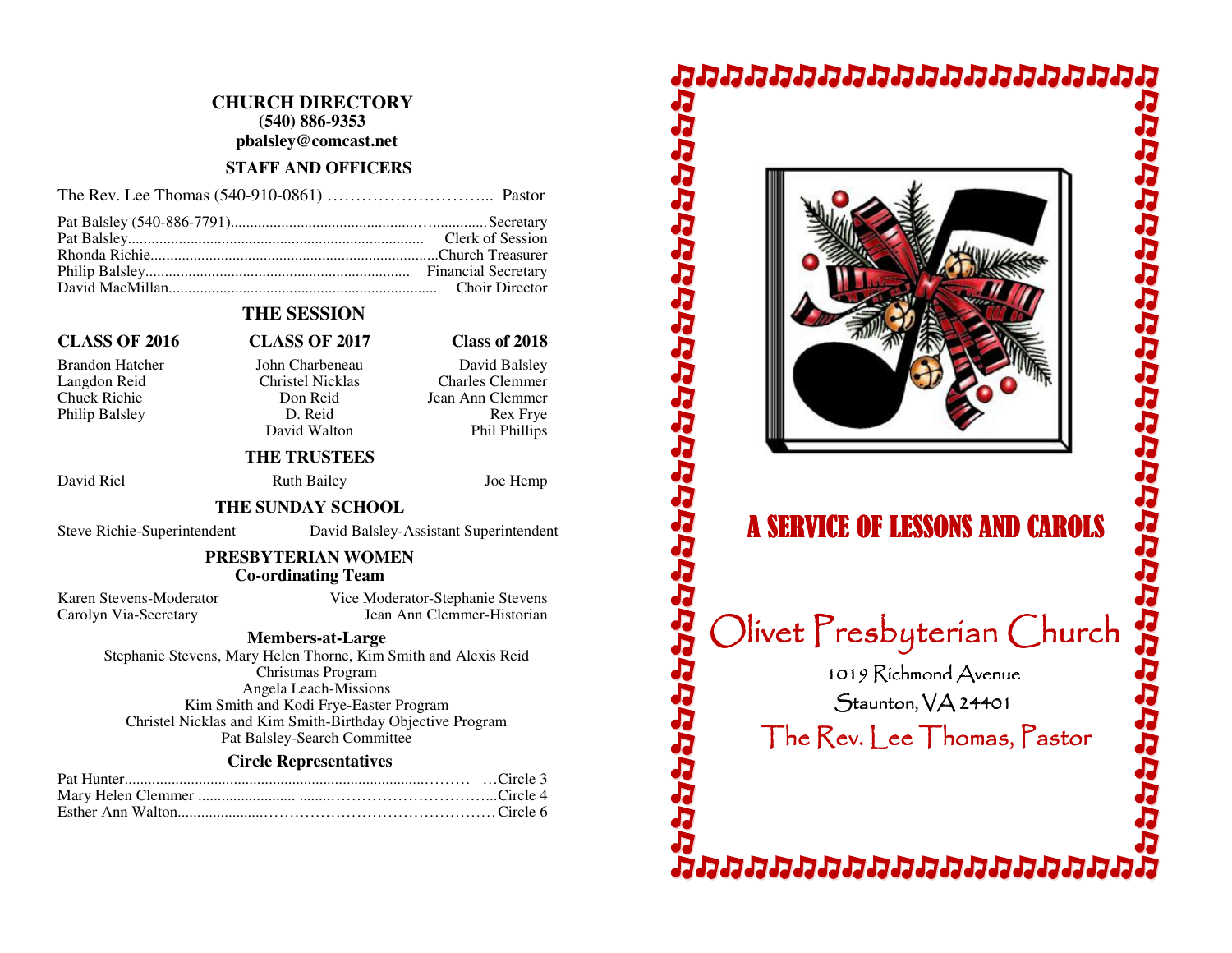### **Directory: David MacMillan**

#### **Narrator:** Nancy Bowman

#### **ORCHESTRA**

Flute-Pam Charette Kathy Boyer-Clarinet Oboe-Doug Lane Bassoon-Carrie Finch Violins-Loredana Mellow-Lucy Weston Cello-Nancy Canter Percussion-Miranda Fitzgerald Accompanist-Gus Mellow

#### **SOPRANO**

Kay Argenbright Martha Gangwer Marilyn Garber Mary Huffer Angela Leach Charlene Michael Wanda Morris Patsy Phillips Ferral Quick June Ratcliff Alexis Reid Joyce Shell Cindi Spitzer Frances Wilkerson

## **TENOR**

Bob Armbruster Phil Balsley Jerry Critcher Scott Duffey O. W. Gilbert, Jr.

# **BASS**

David Balsley Jerry Fawley Paul Davis John Garber Harry Hogshead Gary Milstead Alan Shull Claude Simmons Larry Simmons David Smith John Wampler

# **ALTO**

Becky Duffey Lavonne Fitzgerald Debbie Landes Janna Milstead Linda Nulik Rhonda Reams Jane Robinson Erin Staebell Beverly Walsh Mabel Lou Weiss Kathy MacMillan Kim Weller

# **HANDBELLS**

Lauren Herz Sydney Herz Camryn Herz

#### **THIS WEEKS CALENDAR**

| 10:00 A.M.      | Morning Worship Service                            |
|-----------------|----------------------------------------------------|
| 11:00 A.M.      | Sunday School for all ages                         |
|                 | Church attendance last week: 103                   |
|                 | Offering last week: \$3,966.25                     |
|                 | Sunday School attendance last week: 44             |
|                 | Sunday School offering last week: \$30.00          |
| 11:15 A.M.      | Confirmation Class-Death and Resurrection          |
| <b>TUESDAY:</b> |                                                    |
| $6:00$ P.M.     | Circle 6 will meet with Jean Ann Clemmer           |
|                 | (Needs a count of attendance)                      |
| WEDNESDAY:      |                                                    |
| 12 Noon         | Circle 3 will meet at Sanzone's Italian Restaurant |
|                 |                                                    |

Our *greeter* today is Judy Swann.

Our *prayer family* this week is Shirlene and John Charbeneau.

All children are asked to meet in the Social Hall immediately following the worship service today for a *Christmas Program practice*.

For **SACRA** in December we will be collecting non-perishable breakfast foods such as cereals, cereal bars, boxed juices, pop tarts, etc. Please leave your donations in the social hall for delivery at the end of the month. Thanks for your continued support.

The combined choirs of Olivet and Staunton Church of the Brethren will present a joint *program of Christmas music* this morning during the morning worship service. They will repeat the program at the Brethren Church on Sunday, January 8, 2017 at 7:00 p.m. as a fund raiser for our local Food Bank.

We will hold a *Christmas Program and dinner* today. The play begins at 5:00 p.m. and dinner at 6:00 p.m. Kim and Phil Miller are preparing a traditional ham and turkey dinner. Everyone is invited.

*New and current serving Elders* are asked to attend the Session meeting next Sunday, December 18, 2016 at 12 Noon.

There will be an informal *Candlelight Service* held on Saturday, December 24, 2016 at 7:00 p.m. On *Christmas Day* and *New Year's Day* there will be an informal service at 11:00 a.m. NoSunday School.